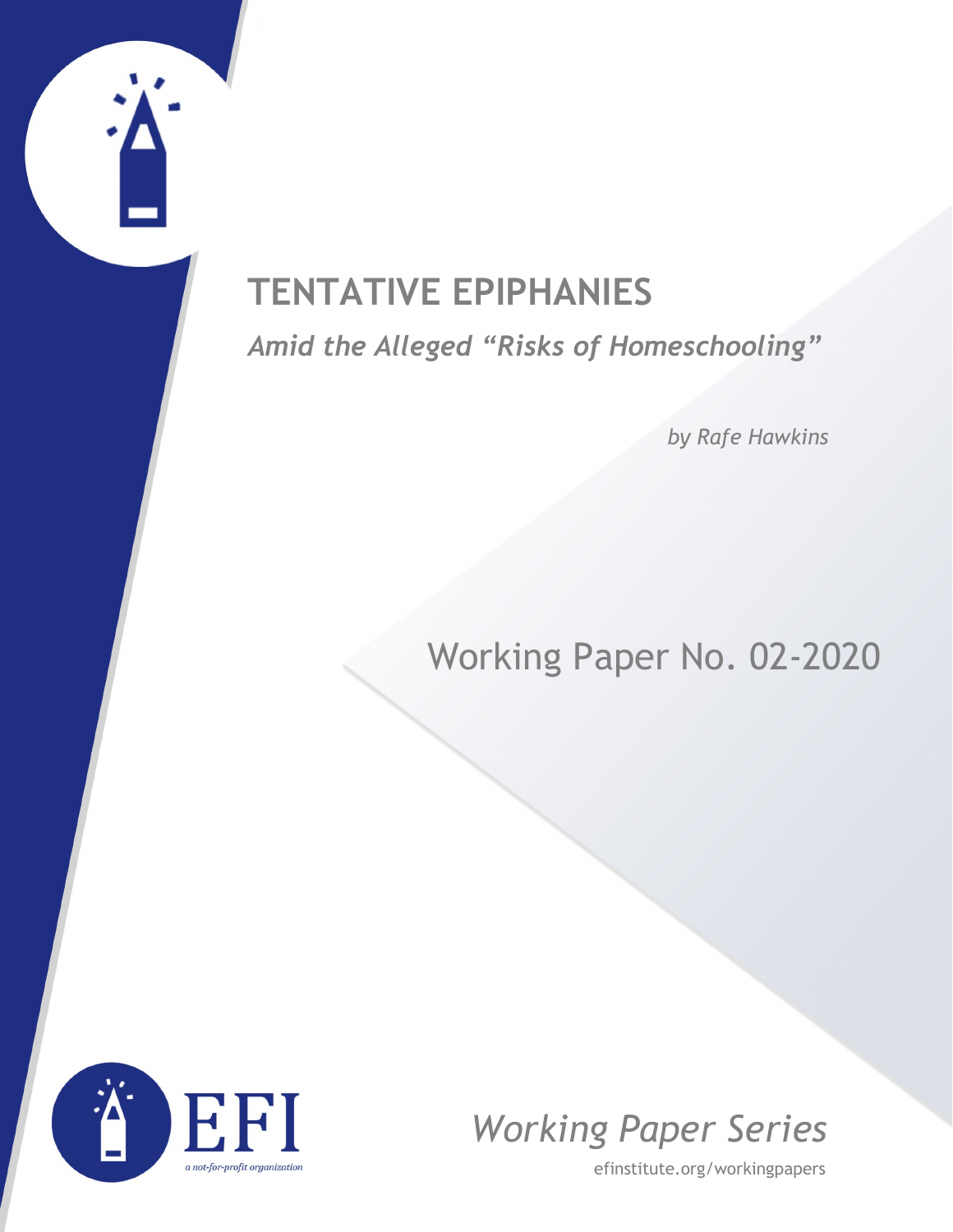## **TENTATIVE EPIPHANIES AMID THE ALLEGED "RISKS OF HOMESCHOOLING"**

(The author was home educated in the 1990s-2000s) *by Rafe Hawkins*

DUE TO THE PANDEMIC LOCKDOWN, a whole lot of parents have been suddenly tasked with something they may have never even considered before: educating their child at home. While for some this is just a strange, temporary condition that they have no wish to integrate into their post-pandemic lives, many others are having tentative epiphanies. They see their children becoming happier, more curious, and more energized the longer they spend away from school. The question is being asked: what if educating at home is actually better? And it is being asked at scale, by people who may never have had reason to ask it otherwise.

This is happening in the context of a worldwide crisis which demands the height of innovation and dynamic adaptability to avert a level of human misery that we can no longer tolerate in the 21<sup>st</sup> century. So, it struck a jarring chord to see a piece published in the Harvard Magazine entitled 'The Risks of Homeschooling'. A factually misleading caution against any departure from educational norms, the article even calls for an outright ban on all home education "until we can figure out what's going on".

Underlying the tone-deaf totalitarianism and the crippling disregard for logistics of such a demand, the real message of the Magazine article is a profound discomfort with the idea that home education might become widespread. Many people never encounter home education, nor do they expect to. It is for other people. Tolerable if confined to a small lunatic fringe of hippies and religious devotees – but terrifying if it threatens the golden calf of institutional education.

Yet, over the past few weeks, parents have begun seriously exploring the possibility of life without school, asking for input from experienced home-educators, or even just seeking reassurance that it is okay to like having your child at home. Many people are already unsatisfied with what they have had from schools. They want better; the demand is there. They can intuit the lasting benefits of home-education after just a few weeks of trying it, and many who might have previously dismissed it as desirable-in-theory, impossible-inpractice are now finding that they're jolly well making it possible in practice now that the schools are shut. Barriers once perceived as insurmountable are being overcome, or turning out to be illusory, and we are starting to look closely at what lies behind them.

It's unfortunate that many of those people, at a critical and vulnerable moment, might have read the Harvard Magazine and found themselves shepherded firmly back to familiar impotence and resignation. So, I hope that some of them also read this article, where I aim to properly inform those who want to know about the difficulties and advantages of home education.

### THE REAL CHALLENGES OF HOME EDUCATION

I WAS EDUCATED AT HOME; my first time attending a school was at sixteen, at my request, and I stuck it out, but that was a mistake. My family's social circle was diverse, and included home-educators of vastly different flavors as well as conventionally-educating families. I will undoubtedly educate my own children at home.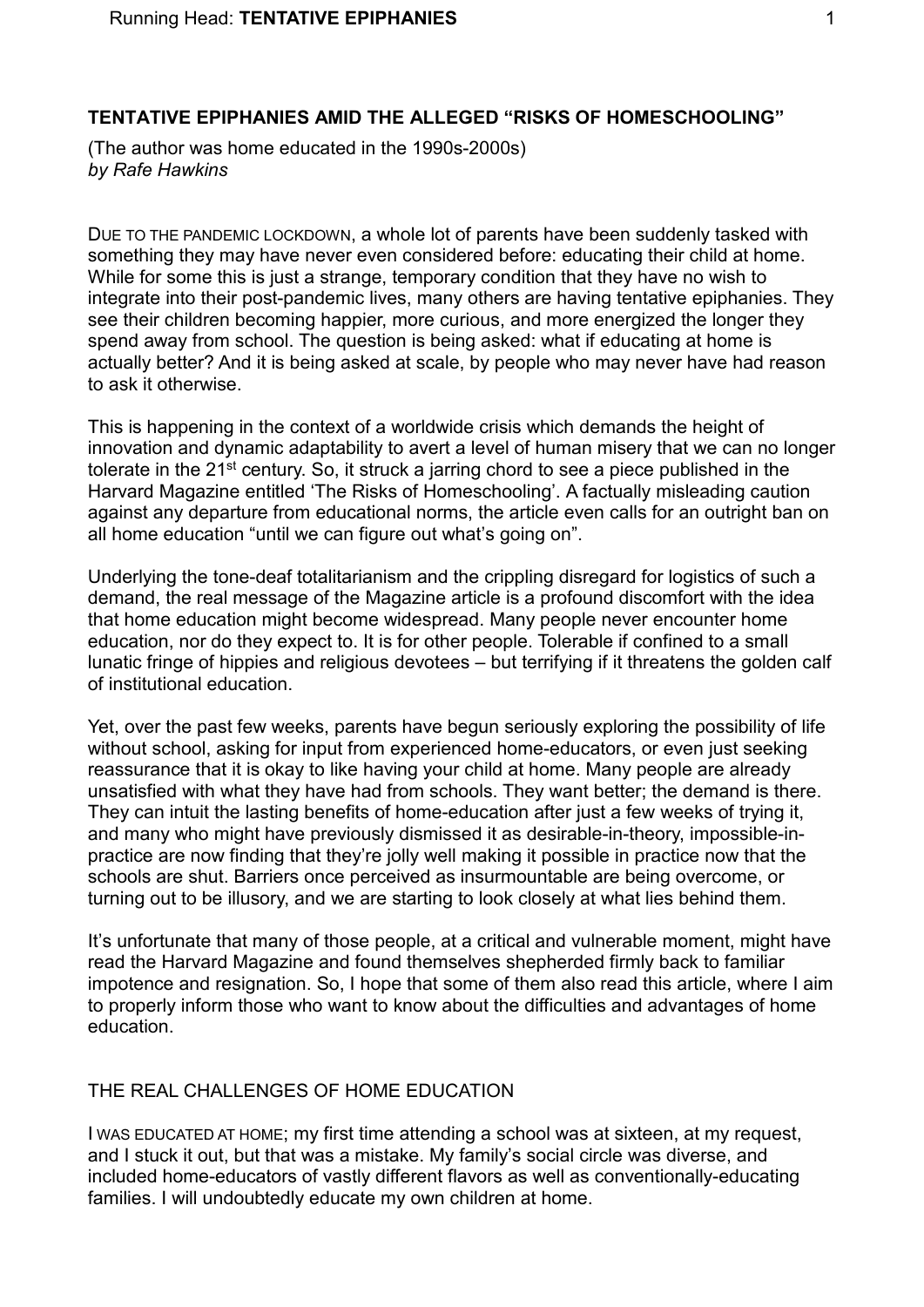But when I'm asked for advice or input on home education, it isn't good enough for me to simply say "it's great, you should do it", even if that is true. School is a deeply entrenched cultural institution. Opting out is not a consumer choice; it requires an adjustment of one's mindset, sometimes a deep one. To support this adjustment, I have laid out the five most significant challenges that you might encounter if you continue educating at home, followed by the greatest benefits.

#### CHALLENGES

1. YOU WILL HAVE TO EXAMINE YOUR OWN RELATIONSHIP WITH BOTH LEARNING AND PARENTHOOD. This might be easier if your child hasn't attended any K-12 institution yet, but if your children's school has shut and you're now thinking that you might never make them go back, you will likely find that you have to reclaim a few things. You may not even have noticed that you'd given them up.

You will have to be prepared to enthusiastically champion your child's interests, both to others *and to your child*. Schools constantly present parents with the moral and practical dilemma (which they would never tolerate from any other source) of having to choose between acting in their child's best interests and maintaining the authority of the school. In the absence of school, you should not look for anything to fill that power vacuum. Get on your child's side; for the rest of their lives, they will thank you for being their ally.

You may also find that you have to rediscover how to take delight in their learning in the same way that you did before they started attending school. This will likely be a rediscovery for your child, too, who will have struggled more with each passing year at school to keep their natural curiosity alight rather than being incentivized only to attain grades and evade punishments. You must be ready to seize this opportunity to help them – they will need your help.

2. YOUR PEERS WILL PRESSURE YOU MERCILESSLY TO CONTINUE BUYING IN TO SCHOOL. The Harvard Magazine piece provides a taste of this. Other adults who are still fully invested in the idea of school may be very uncomfortable with what they perceive as a betrayal. They will both expect and want to see you to screw things up, and they will make sure you know it.

You will be told that you're making an arrogant mistake that will ruin your child's life. They will want you to account for a long list of hypothetical problems and fears, such as how your child will make friends – something that will really depend on what kind of person your child is, and what kind of people they happen to meet, as it does for everyone. Of course, it would never occur to them to ask a parent intending to choose a school how they plan to cope with all the bullying. But even if you are the first home-educator they've ever met, they will immediately unleash a wide array of aggressive questions and demands.

If you send your child to school, you will never encounter such questions. It will be assumed uncritically that things will work out, despite the near absence of agency available to you if you should need to act against the school to protect your child. But as a home-educator, if you are unable to present in advance your strategies for warding off all potential problems, real and imagined, the response may progress beyond mockery into genuine rage.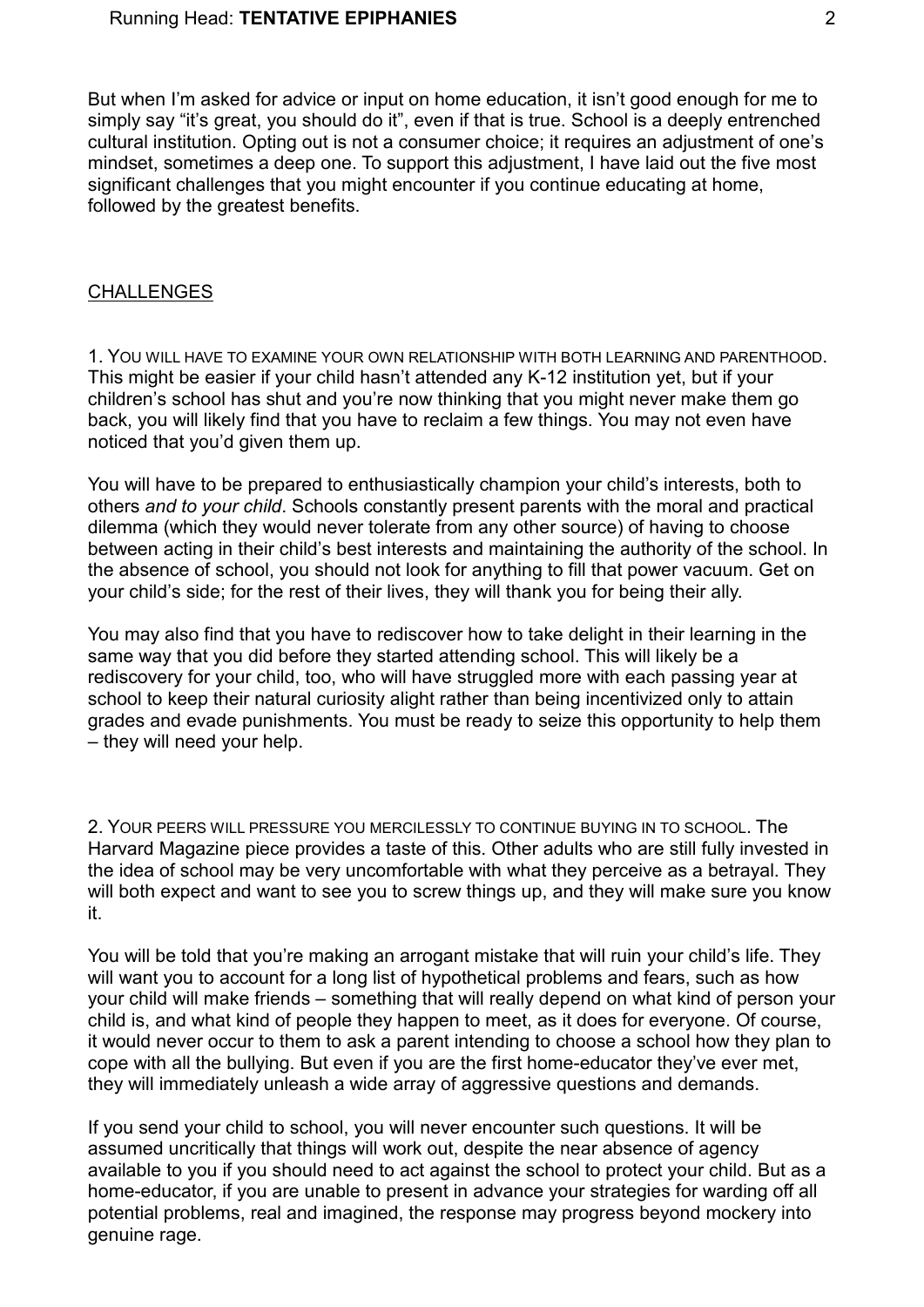People who under normal circumstances are supportive friends and family may let you know that they now consider you an irresponsible parent, intentionally endangering your child's happiness and future. This is a powerfully coercive force on a parent. It may be difficult to resist it. If you are able to keep your head, you may still regret that when your friends had the opportunity to support you and think of ways to join in and help, they instead chose to make this more difficult for you.

3. AFTER HOME-EDUCATING FOR A LONG TIME, YOU MAY 'LOSE YOUR NERVE' AND BE TEMPTED TO SEND YOUR CHILD TO SCHOOL ANYWAY. If attending high school is something your child truly chooses for themselves, and they have internalized that they have your full support should they change their mind, then this is not likely to do too much harm. But if it is a decision you make, and simply try to convince your child (perhaps with genuine success) that it's what they ought to do, they will find it hard to reverse course if it turns out to be a bad call for them.

If your child has experienced little or no school, and then attends a formal educational institution later in life such as high school or university, they may be unprepared for it. They will not be used to the amount of time-wasting that is so commonplace in schools that students and teachers alike don't seem to notice it; your child will be acutely aware of it, however. They will not want to have a limit placed on the number of questions they can ask; it will feel shocking to be invited to 'learn', only to have their curiosity identified as something to be limited, tightly regulated, and even punished if they display too much.

They will have learned to pursue their interests at home in an emergent, evolutionary way, joyfully explaining new discoveries and asking questions without a trace of shame. They won't be expecting ignorance to be treated as a contemptible personal failure rather than an exciting opportunity. An arbitrary limit will have been introduced on what they are allowed to not know while still retaining their dignity, and they will be keenly aware of how intolerable it is to live under such a limit. The natural trust they have learned to feel toward adults will not prepare them for the experience of being humiliated in front of their peers by a teacher, as happens to so many.

By then, they will expect better than to experience these things, which people are never obliged to tolerate without recourse outside of schools – and when they are made to experience them, it will be painful. They will have enough context and experience with normal human relations that they will not try to justify or make excuses for the pain; they'll perceive that they are being wronged. But the damage will be done, and their relationship with constructive failure and the pursuit of their own curiosity will never be the same.

4. ON REVEALING THAT THEY WERE EDUCATED AT HOME, YOUR CHILD WILL BE SUBJECTED TO THE SAME PREDICTABLE SET OF QUESTIONS FROM ADULTS AND CHILDREN ALIKE; THIS WILL CONTINUE HAPPENING FOREVER AND WILL BECOME EXTREMELY TIRESOME. Top of the list will be 'how do you make friends?'.

At first it will be interesting for them to wonder how people in school make friends when they spend most of the day under the condition that talking to one another will result in punishment. Equally bizarre questions that you can expect to hear, unanswerable in any meaningful way and sometimes vaguely insulting in their implications, will include: 'what's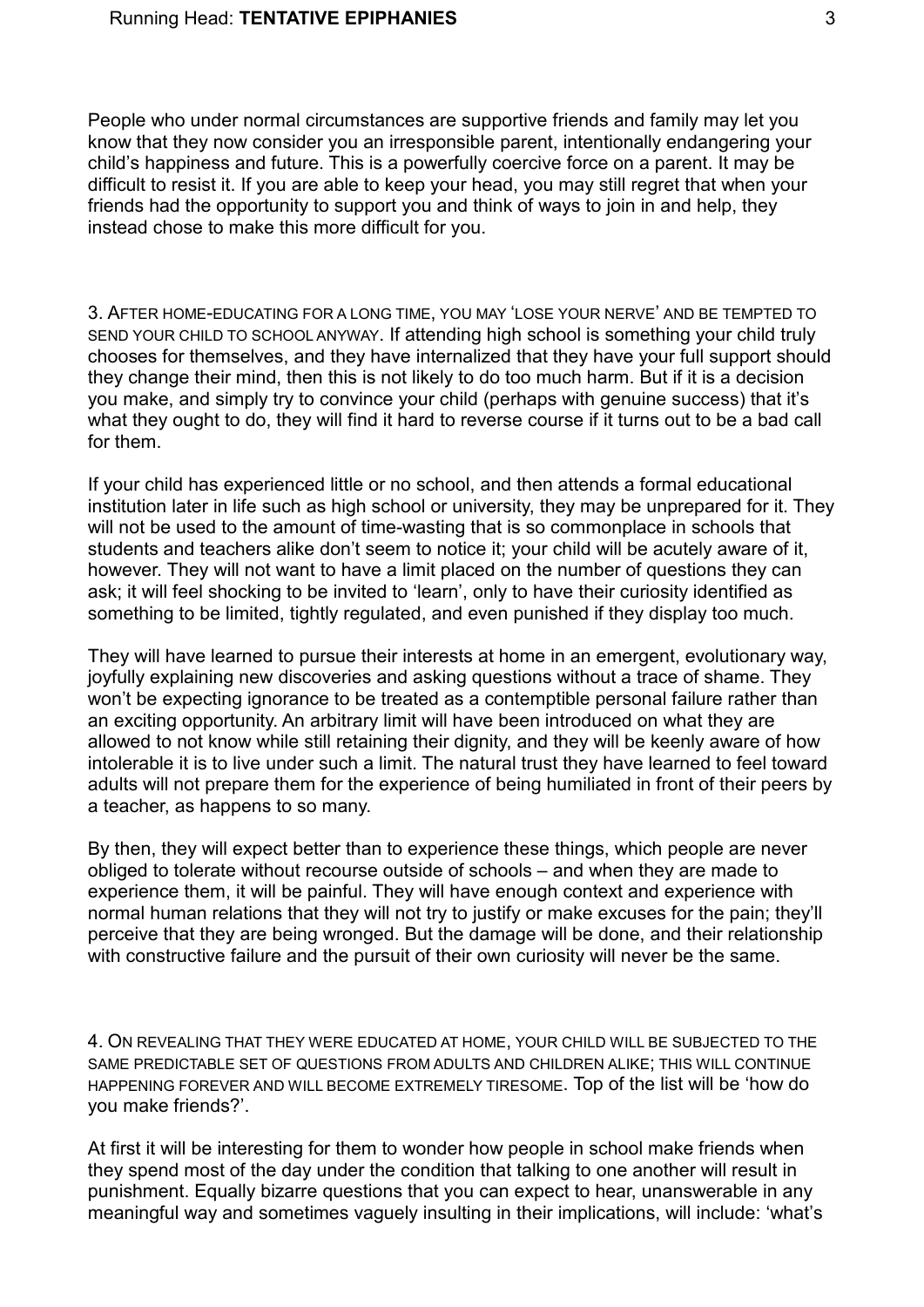five times eight'; 'how on earth did you learn to read'; 'don't you get really lonely'; and the really baffling 'what do you do all day then?'.

5. YOU WILL HAVE TO KNOW YOUR RIGHTS, AND PREPARE YOURSELF TO ARGUE FOR THEM, to a far greater degree than most 'schooling' parents will ever have to (though this is arguably an oversight on their part). In the United Kingdom, for example, you have every right not to enrol your child in school. You are not obliged to follow the national curriculum. By law, the state has no say in assessing the needs of your child; their only role is to protect children from people who are doing them harm, just as they protect anyone else from harm – which includes protecting children from harmful parents, when that situation arises. In the United States, the precise laws vary from state to state but the situation is essentially the same.

In order to discharge this duty, the British state has chosen to delegate to Local Education Authorities the power to conduct inspections. As with police, you are not obliged to allow LEA inspectors into your home and, under ordinary circumstances, they cannot compel you to. But they may prefer to test their luck in case you are one of the people who doesn't know that, or to attempt to intimidate you if you are not a particularly assertive person. This is not unique; there is a constant supply of examples of heavy-handed overreach from policing to recycling to parking tickets to TV licensing. Whether such authorities act well or badly in any one particular case, it is totally naive to *rely* on them to champion your rights for you. And when you are home-educating, the consequences of being unprepared will not only affect you, but your child as well. Preparing and educating yourself to handle authorities acting beyond their powers is a duty that you will have to carry out in order to preserve your child's peace of mind and quality of life.

Of course, school teachers and administrators are prone to overreach as well. If you have to send your child to school, thoroughly understanding your rights as a parent vis a vis the school is one of the best things you can do to protect them. But it is still unlikely to require the same level of galvanization demanded by home education, where you must prepare to contend with inspectors – total strangers, far more so than schoolteachers – who may strongly hold the view that all children ought to be in school, or any number of other biases and prejudices, and may be prepared to abuse their authority in order to satisfy those views, to your disadvantage (and your child's).

Elizabeth Bartholet, the faculty director of Harvard Law School's 'Child Advocacy Program' who is cited in the Harvard Magazine article calling for a ban on home-education, is a perfect example of why this is necessary. Of all the options open to her as a person occupying a position of power in this area, she has chosen to style herself as a kind of educational Cruella de Vil, promoting exactly the policies that will keep her in furs at the expense of other people's puppies. Harvard Law School has already announced an antihomeschooling convention this June, and there are plenty of other people who have your educational rights in their sights – but there are plenty on your side, too. **BENEFITS** 

If you are willing to contend with these challenges, then you will also be able to enjoy the benefits:

1. YOUR CHILD WILL BE AT LIBERTY TO PURSUE WHATEVER THEY CURRENTLY LOVE – *AND STILL HAVE ACCESS TO THE REST LATER*. Consider: every single person who attends K-12 takes math, year after year. A few excel, some fail, most pass; that isn't surprising, that's the intended outcome of standardized testing. But what should surprise us a lot more than it does is that only a tiny fraction of those people still remember how to do it afterwards –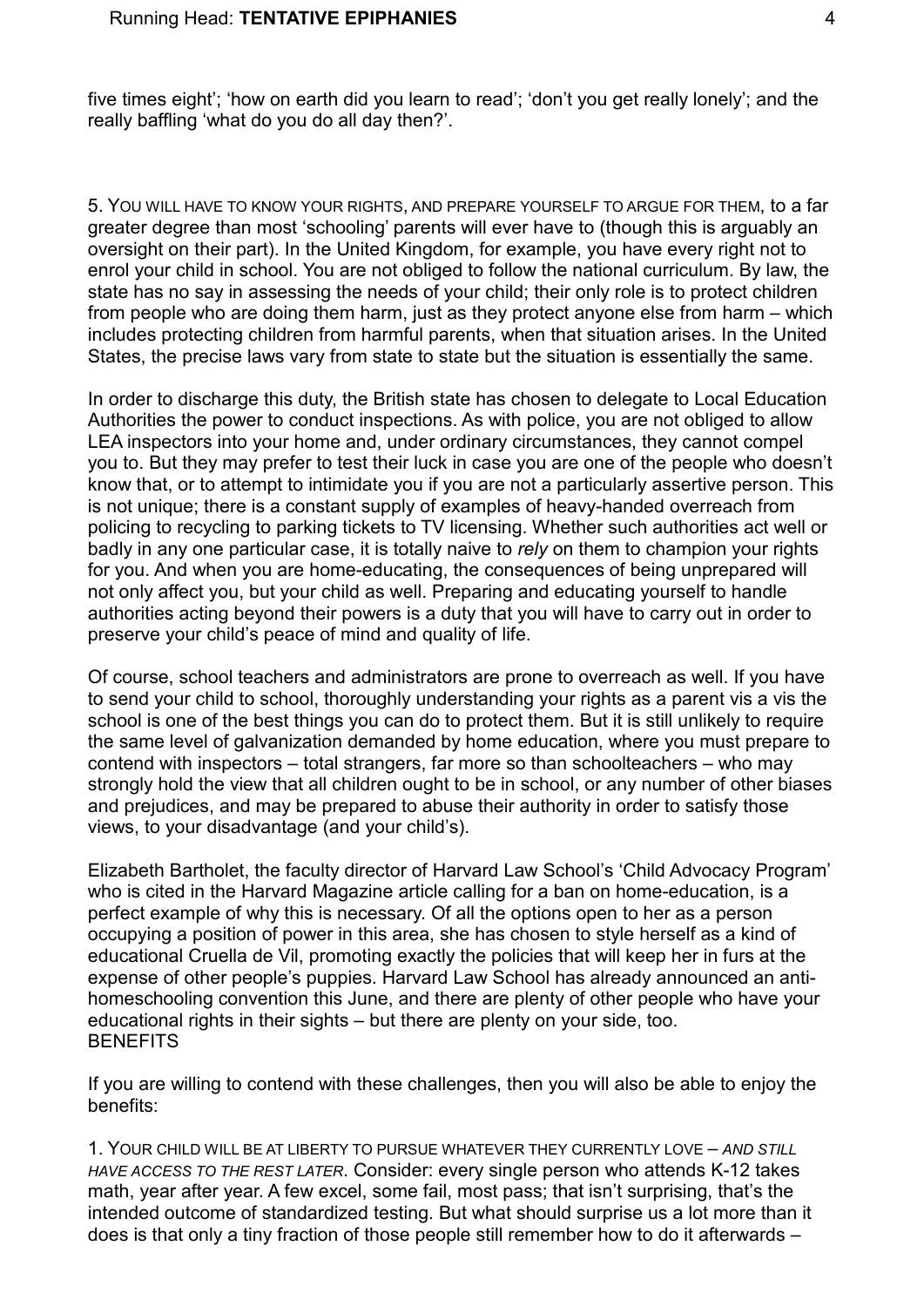and a majority of them *hate* math. Even thinking about it induces some level of anxiety and inadequacy; perhaps mild, perhaps severe. With few exceptions, the result of the way math is taught in school is not only that you do not actually learn math, but that you are prevented from ever wanting to learn it in future.

Math, for various reasons, is the worst subject for this phenomenon, but children can experience it in any subject. While the act of reading words comes up too often in daily life to be entirely forgotten in the way that trigonometry can be, many children who have a bad time with English in school are turned off reading books for life, gating them off from a vast chunk of cultural expression, for the sake of… what, a C+ in English on their high school transcript?

The reason for this is not that they were never going to be interested anyway and the teachers did their best. It is because the profound sense of shame that arises when an error, treated as an intrinsic personal shortcoming, is weaponized via the structure and culture of schools and standardized testing, and becomes the sustained punishment for being unable to perform quickly enough the first time.

It is literally better not to 'teach' at all than to continue the way we currently do. *The knowledge is not retained any more than if it had never been taught, and is rendered inaccessible, often for good*. We must be able to subject a system that produces these kinds of results to criticism, and that criticism must be rigorous and free from limitations. It must also allow access to options that are not part of the existing system.

As for pursuing what they *do* love, once you remove the arbitrary age and time limitations on access to knowledge, this becomes so frictionless that it can be hard to remember that anyone perceives it as a challenge. All children love something; nearly all love many things. Being at liberty to attend the public library at all hours, browse the internet outside of 'computer lab time', travel off-peak, conduct the science experiments that are most interesting instead of only those that are in the curriculum – these things are rocket fuel to a child's engine. There is no shortage of resources, and they come at minimal expense. My keen interest in mathematics was certainly helped along by adult family friends who shared that interest, but, actually, my strongest memories of learning math involved talking to my 'nerdier' friends on AOL Instant Messenger, trying out differential calculus equations together, when I was fifteen. This wasn't painful, it wasn't a chore, no one forced me to do it or even recommended that I should. It was just as fun and exciting as when I would read a new novel, learn a new piece of violin music, draw a picture I was proud of, or successfully bake cookies without burning them.

I cannot stress enough that this is *completely* the norm amongst home educated kids. They learn to code 'early'. They read books 'early'. They learn new languages 'early'. But from their perspective it is not early at all, it is exactly the right time. And when they learn things 'late', it is also at the right time, and they happily devour the new knowledge in a fraction of the time it takes to get through it in a metered curriculum. And they retain it afterwards.

2. YOU CAN HELP YOUR CHILD PREPARE FOR REAL LIFE. If you type the phrase 'mitochondria is the powerhouse of the cell', including the grammatical inaccuracy, into Google, the number one result is not a science website. It's the KnowYourMeme.com entry on this phrase, which has become a byword amongst millennials and younger generations for useless information acquired in school at the expense of knowledge they wish they'd received instead. Increasing numbers of "school-leavers" are becoming frustrated by this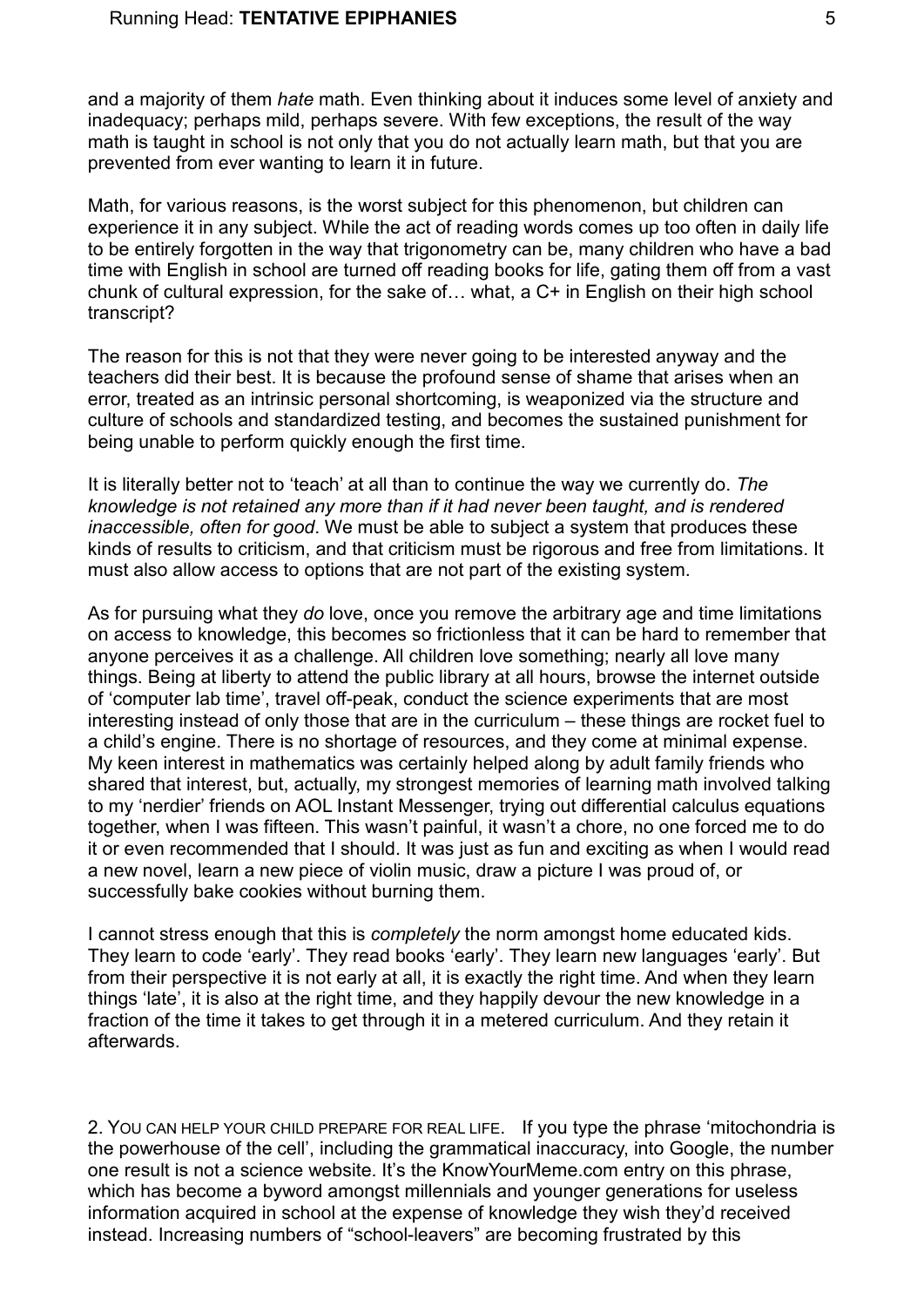#### Running Head: **TENTATIVE EPIPHANIES** 6

experience. It is jarring to work very hard and under often adverse conditions for years-onend to achieve good grades, only to find yourself unprepared to tackle the very first set of challenges you encounter afterwards. The *schools* want good grades to bolster their reputation; the *students* want to succeed in life, and more and more of them feel that attending school has not set them up for that.

Outside of the confines and constraints of school, you can introduce your child to all sorts of practical knowledge, as it becomes relevant and interesting to them – perhaps you can help them to apply for their first job and to file their taxes; how to follow up on an appointment; make a difficult phone call; negotiate effectively; read contracts before they sign them and know what to look for. Perhaps they will want to be able to repair their computer or their car, or cook food for themselves. These are all skills that most young adults end up having to teach themselves only after suffering the consequences of being unprepared, if they acquire them at all. As children, they were busy doing homework.

A young adult who is able to effectively handle themselves, their finances, their transport, belongings and living space, and can speak with confidence in formal situations, is a happy one indeed – happier still if they have also spent the past decade discovering knowledge and honing skills that they find fascinating and useful. Children, teens, and young adults alike yearn to be effective in what they want to do. If they are not acquiring the knowledge that will actually lead to that outcome, they are being conned.

3. YOUR CHILD WILL BE HEALTHIER. They will be able to get the amount of sleep they actually need. Study after study has concluded that teenagers require more sleep, later in the day, than we are allowing them to get, and the fact that they're not getting it is doing them harm. Educating at home means that your child can sleep according to their developmental needs.

We also know of the lasting damage done to the whole body by sustained high stress. Life already provides plenty of stress in its natural course; time-sensitive problems we don't know how to solve, situations we didn't predict and weren't prepared for, encountering mean or cruel people, attempting something and being disappointed in the results. There are ample opportunities to learn to cope with stress without having to artificially engineer more in the form of high-stakes exams, adversarial teachers, hated subjects, or feared bullying and humiliations.

At home, a child can go outside when they're excited to, when the weather is right, when they have the energy. They can eat when they are hungry, and eat the amount that is right for them, instead of learning to override their hunger (or fullness) signals, which may take a lifetime of work for them to get back in touch with at the cost of their physical wellbeing. And if you and your child enjoy it, you can prepare more food at home, which is often both cheaper and healthier.

With less stress, a person is at less risk of developing depression or anxiety linked to high cortisol levels. And outside of school, children are less at risk of being incorrectly diagnosed with – and medicated for – conditions like ADD and ADHD, which is a particular problem in the United States, but exists elsewhere too. It may seem easier for adults to medicate children into fitting the requirements of schools, but it is not better for the child.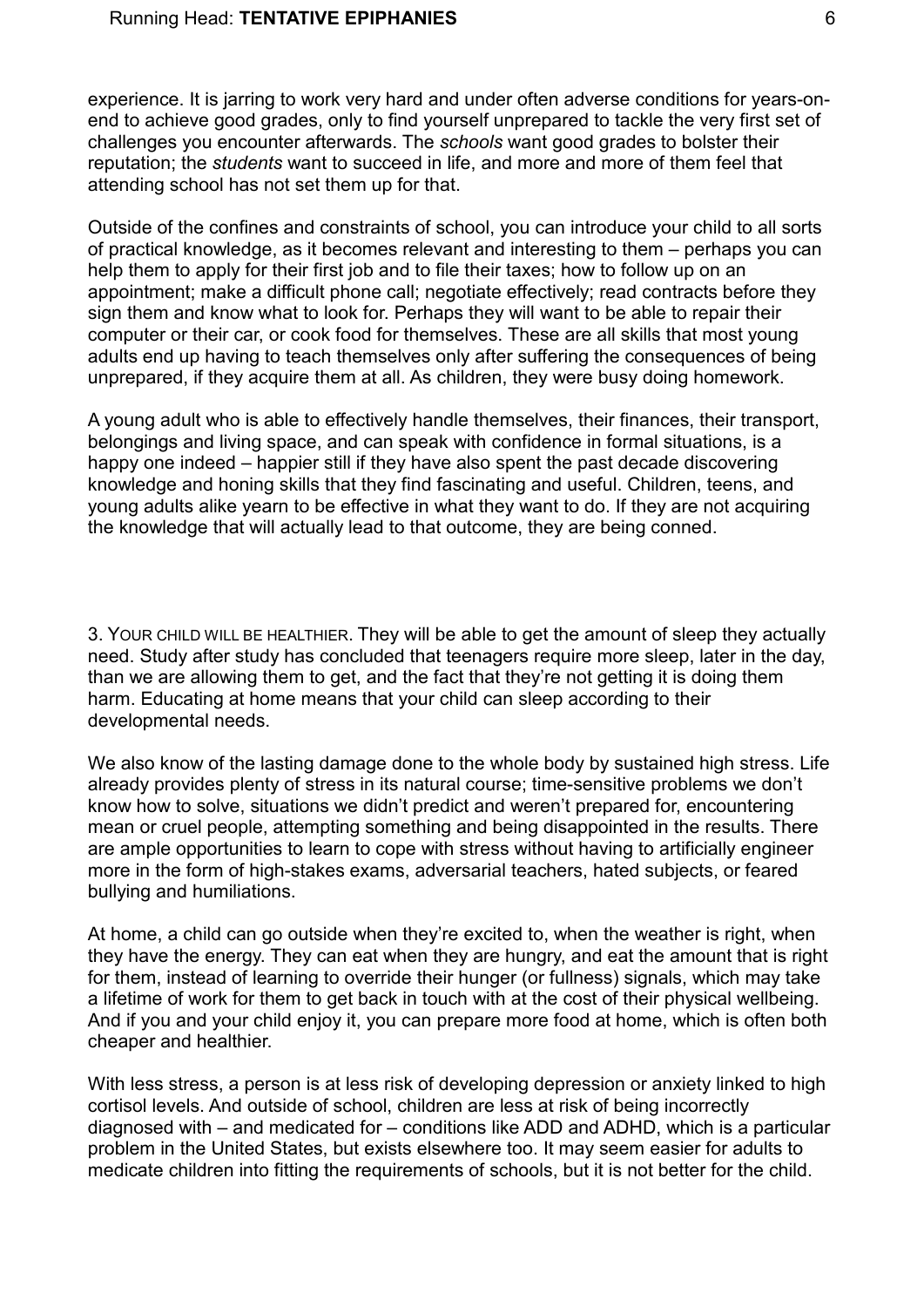4. YOUR CHILD WILL BE ABLE TO PROPERLY DEVELOP SOCIALLY. Socialization is a complex phenomenon with far more inexplicit content than explicit. It calls on culture, subculture, values, principals, and personalities. How a particular individual develops socially depends entirely on the context in which they develop.

So, it should strike us as really odd that from the age of five, the very earliest point of memory for many people, we relegate our children's social environment more or less exclusively to other children of their exact age and experience level, and to absolute authorities. Proper socialization cannot be learned from other people who have also not yet learned it. It develops by forming natural, unforced relationships – friendships – with a range of people who are both older and younger than you. It requires children to be able to experience non-authoritative relationships with older children and with adults on a day-byday, minute-by minute basis, and to put what they learn into practice in their own nonauthoritative relationships with younger children. They must be at liberty to interact in an unstructured, unforced way with parents, older and younger siblings, older and younger individuals, grandparents, other children's' grandparents, etc. – a few visits per month is not enough to create that context.

As a society, we are systematically depriving schoolchildren of the situations they need in order to to develop socially in a balanced way, and then have the audacity to blame them when they behave inappropriately toward each other, or even toward themselves. At the moment, we are lazily confusing respect for authority – which stems from fear – with respect for human dignity, which can only stem from self-confidence. Children must be given the opportunity to be agents within a real social environment. School cannot provide this, but home education can.

DEPENDING ON THE FAMILY, THEIR COMMUNITY AND THEIR INDIVIDUAL CIRCUMSTANCES, how any given child can best be educated at home will vary considerably. All individual children face their own unique set of problems, and the solutions to those problems will be unique as well. Many parents who are interested in solving these problems are currently working out their own answers during this lockdown.

The worst thing these parents can do right now is to be afraid to act on possible solutions without external sanction. In reality, no such sanction exists. School purports to provide it, but it only offers the most appropriate solutions for perhaps a tiny fraction of its students, if that – and only by chance, not by design. In fact, due to its structure, it is fundamentally not possible for schools to intentionally determine the right solution for any one student. Even the very best teacher must balance the needs and interests of their entire classroom, which in practice means trading off the actual needs of one student against another. Parents do not suffer this constraint, and they have the added advantage of being able to work *with* their child to this end, rather than waste energy and creativity excluding them from the process.

Given the benefits of home education, and the fact that dissatisfaction with schools is steadily increasing among both parents and students, it is appropriate to ask why, exactly, the folks at Harvard have committed themselves so earnestly to demonizing it.

For example, the organizer of the June anti-homeschooling conference, Professor James Dwyer, has said that "the reason parent-child relationships exist is because the state confers legal parenthood". Even a moment's thought is enough to dismiss such a totalitarian absurdity, but an examination of psychology, biology, anthropology or history does just as well.